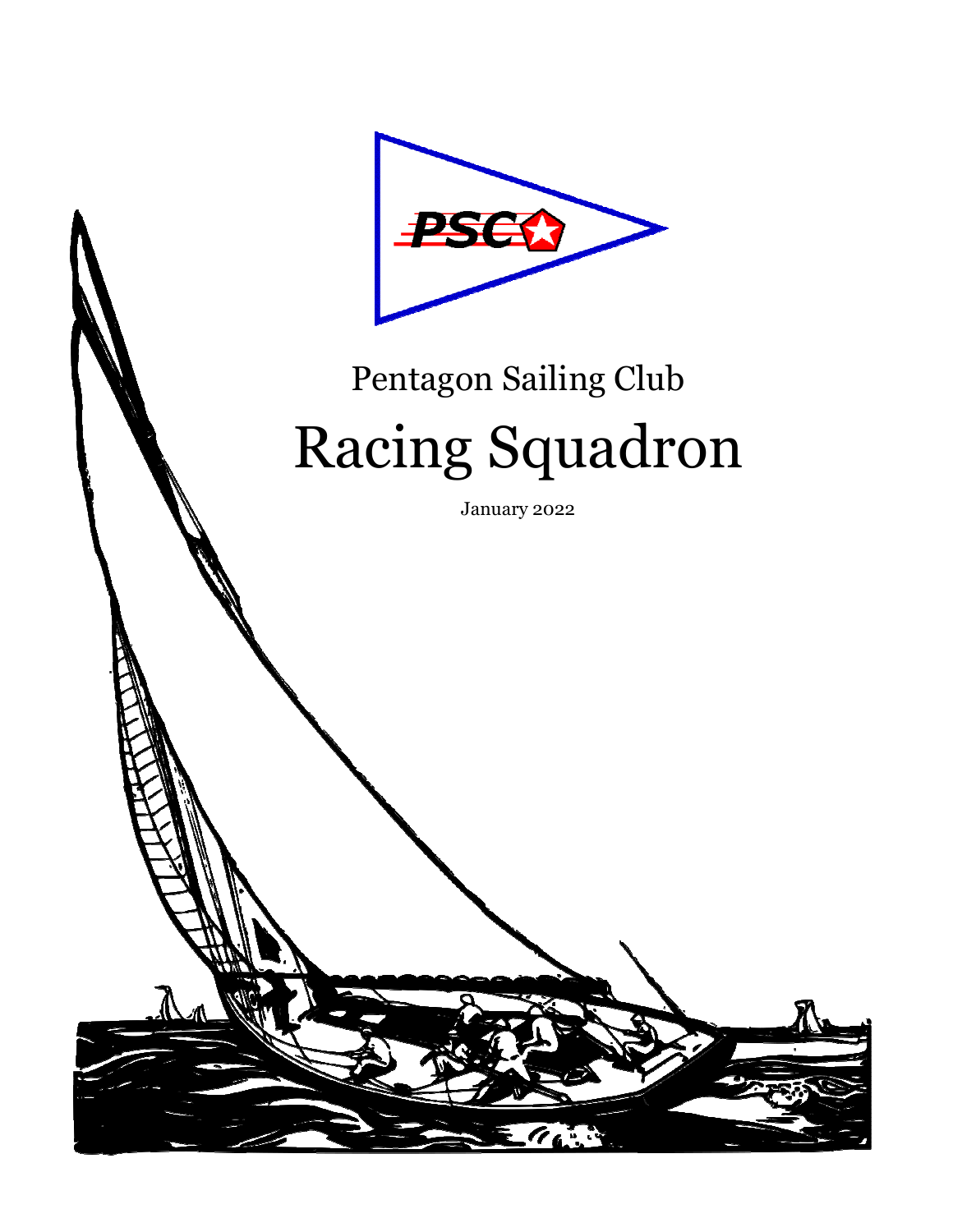

# **PENTAGON SAILING CLUB RACING SQUADRON**

#### **Goals**

The Pentagon Sailing Club (PSC) formed the Racing Squadron in 2006 to encourage the recreational sport of sailboat racing. The sport's focus is on the application of sailing skills to achieve the best boat performance possible. Racing, training and social events build team cohesion and promote sportsmanship, seamanship, safety, sailing skills, and lasting friendships.

The Racing Squadron provides the opportunity for PSC members to:

- Increase their knowledge and skill in boat handling and sail trim, and build on competitive racing skills through spinnaker and non-spinnaker racing
- Participate in multiple racing formats (series racing, regatta racing)
- Become proficient at performing race committee (RC) duties
- Participate in racing and social events with sister sailing clubs

#### **Benefits of PSC's Racing Program**

- Racing gives a goal and sense of purpose to spending time on the water.
- Racing builds boat handling and sail trim skills.
- The Squadron presents a positive face of PSC to the Potomac River sailing community; racers interact with fellow sailing clubs and organizations throughout the local area, and participate in events that occasionally include charitable fundraising.
- Racing provides an opportunity to master (through constant application) the rules of the road, the Racing Rules of Sailing, race committee duties, racing boat maintenance requirements, and additional sail configurations.
- Racing encourages sailors to become and remain active on the water in a closely knit group within PSC that meets each week for racing and fellowship from April to September.

#### **Performance Handicap (PHRF) Racing**

Performance Handicap Racing Fleet (PHRF) is a handicapping system used for yacht racing in North America. PHRF ratings are based on the speed potential of the boat, and determined as far as possible on observations of previous racing experiences. The intent of PHRF handicapping is that any well-equipped, well-maintained, and wellsailed boat has a good chance of winning. The PHRF system enables older boats to race competitively with the latest designs, and smaller boats to compete with larger ones.

#### **Racing Organizations**

**Chesapeake Bay Yacht Racing Association** (CBYRA), www.cbyra.org, is the master racing association in the area, and is comprised of over seventy member clubs ranging from New Jersey to North Carolina. It publishes a master schedule of races in the region, known as the *CBYRA Green Book*.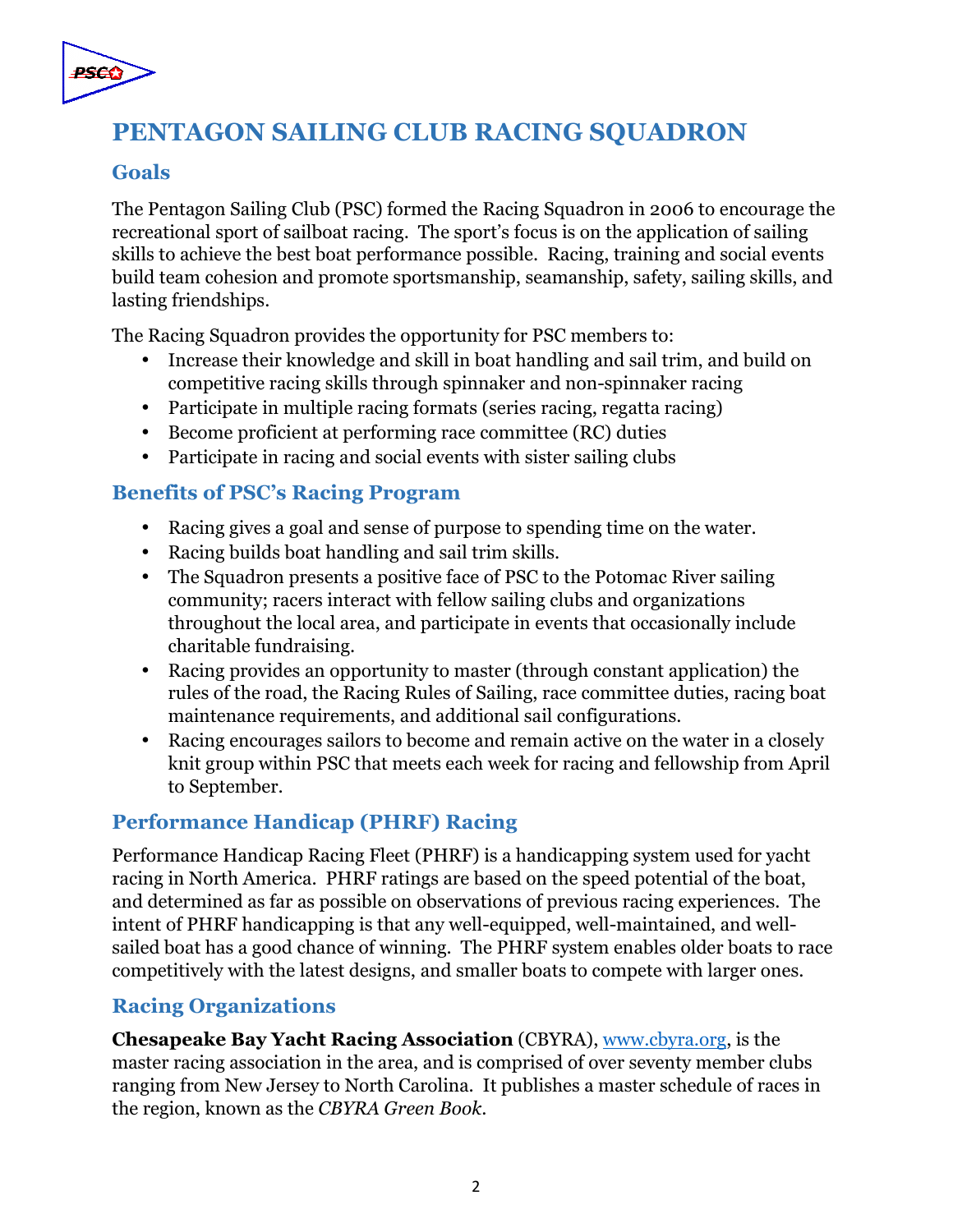

**PHRF of the Chesapeake, Inc**, www.phrfchesbay.org, assesses handicaps, issues rating certificates, and publishes an annual Valid List of rated vessels.

**Daingerfield Island Sailing Club** (DISC), discsailing.org, is the principal racing club on the upper Potomac River.

- PSC has a standing agreement for an annual group membership with DISC. This provides for:
	- o Sponsorship for PSC boats to obtain PHRF certificates and participate in CBYRA-sanctioned events. (PSC itself is not a CBYRA member.)
	- o Registration of PSC boats in all of DISC's series races.
	- o Regular DISC membership for all PSC Racing Squadron members to participate in DISC events, both on and off the water.
	- o Voting privileges for five members (to be named by PSC).
- PSC is expected to perform race committee (RC) duties, at a rate of once per boat each season. DISC's non-spinnaker fleet captain at officers@discsailing.org schedules RC assignments.
- PSC's Racing Commodore enters an agreement with DISC annually and provides all required information, PHRF certificates, and payment.

## **Racing Squadron Budget**

The Racing Commodore submits a budget to the Bridge annually. The budget includes a forecast of basic operating expenses such as DISC membership, PHRF certificates, insurance premiums attributed to racing, race entry fees, and equipment. It also includes the cost of hosting the Hydrilla Cup regatta (when this event is held), and other events.

#### **Insurance**

Racing Squadron membership fees cover the cost of a racing rider on PSC's insurance. As required by the insurance policy, each racer must sign a PSC River Activities Release Form and a PSC Racing Joint Venture Agreement as part of the on-line registration.

If damage occurs to a PSC boat, the policy provides for a \$1000 deductible, which is shared among the crew. If an accident causes damage to a non-PSC boat, a separate \$1000 deductible applies, also shared among the crew. Failure to follow PSC policy, such as consuming alcohol on board or disregarding established wind limits, voids the insurance.

#### **Dues/Fees**

The Racing Squadron membership fee is determined annually by the Squadron and PSC leadership, and paid through the club's website during registration. Pro-rated rates are available for partial seasons. The Racing Commodore may invite prospective members to participate in an incentive race prior to joining the squadron. The registration fee includes:

• Racing Squadron membership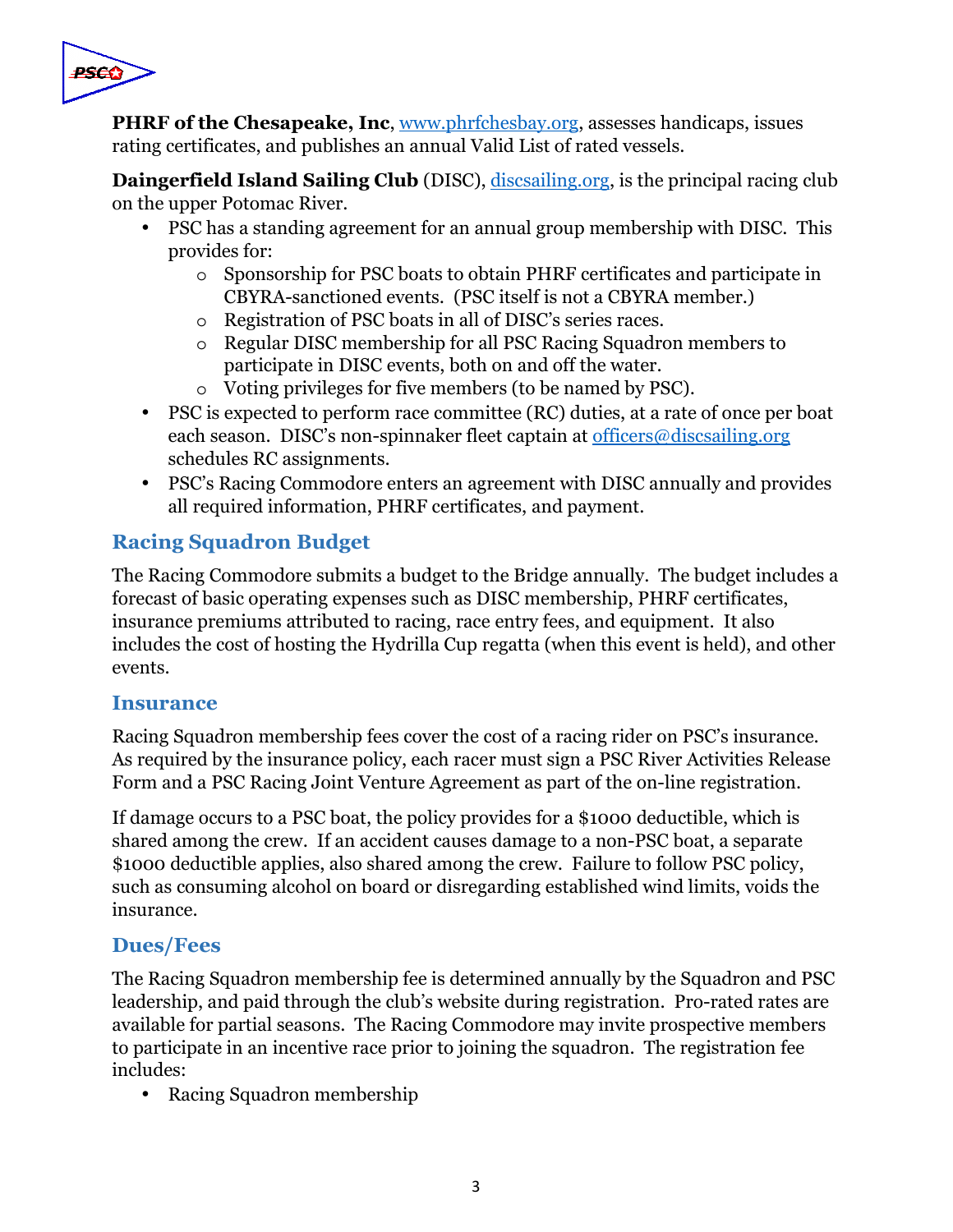

- DISC membership, including all privileges except voting (PSC gets five votes as a whole.)
- Use of PSC boats for racing and race training
- Race entry fees
- PSC-hosted racing clinics

Any additional races not hosted by PSC or DISC may be subject to additional entry fees, which the participating crews pay on their own.

## **MEMBERSHIP**

#### **Crew**

Qualifications

- Be a PSC member.
- Hold a minimum of ASA 101 or an equivalent rating, or have Racing Commodore approval.
- Be able to actively assist the skipper as needed. Racing crewmembers are not passengers.

## **Skippers**

**Oualifications** 

- Meet the basic Racing Squadron membership requirements, above.
- Possess a Boating Safety Certificate (available at www.boatus.org).
- Participate in at least three races as an acting skipper demonstrating proficiency at sail trim, helm, and tactics while under evaluation by at least two different racing skippers.
- Demonstrate proficiency in opening and closing Capitol Cove Marina's debris barrier (if applicable) and returning to the marina and docking at night.
- Receive a quorum endorsement by the racing skippers.

Responsibilities

- Adhere to PSC policies and hold the crew to the same. The racing skipper has the same responsibilities for a boat and crew as a skipper-of-record under PSC policies.
- Retain command of and responsibility for the vessel and crew, whether at the helm or not.
- Report any incident that may occur during racing events where there is injury to persons or damage to PSC or other property.
- Review and be knowledgeable of the Notice of Race (NOR) and Sailing Instructions (SI) published for each race or series.

#### **Racing Commodore**

• Provide overall direction and management for the Squadron, including designating members to oversee or perform associated activities.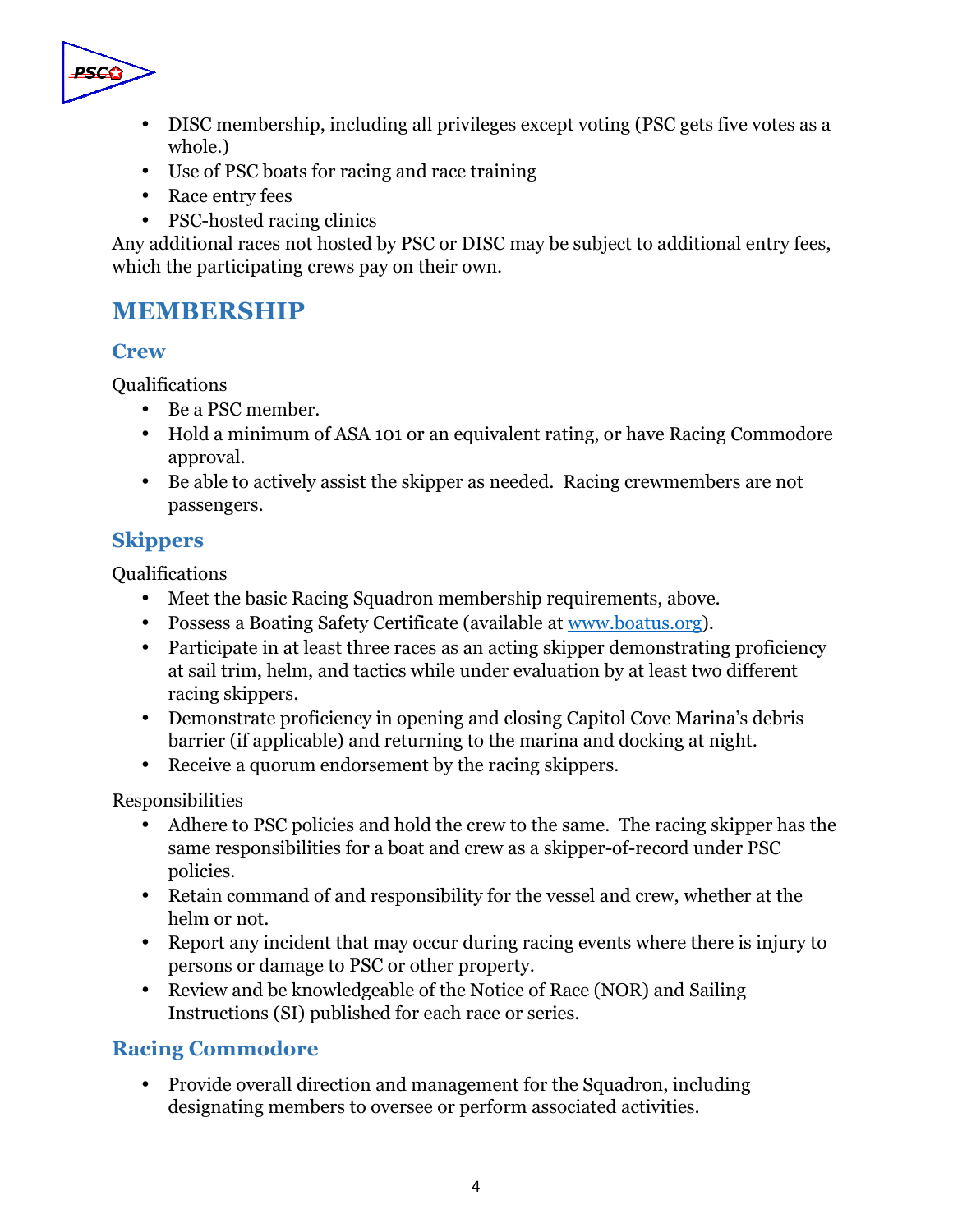

- Represent racing interests to PSC's Bridge.
- Submit an annual racing budget to the Bridge and manage it accordingly.
- Coordinate the racing calendar between PSC and outside organizations.
- Establish training and experience requirements for racing skippers and crew.
- Track the qualifications of Racing Squadron members.
- Register PSC's team with DISC annually and obtain PHRF certificates for PSC's boats.

#### **Other Positions**

The Commodore may appoint other officers as needed, to include coordinators for maintenance, safety, communications, etc.

# **RACING**

#### **Events**

DISC hosts the following races:

- KISS Series (Spring, Summer I, Summer II, Fall) on Tuesdays, six races per series, from April to September (total of 24 races)
- Fall Classic and Frostbite on selected Saturdays, typically four races total
- Regattas on selected Saturdays, variable number of races

Other races may occur from time to time.

The annual schedule is posted at www.pentagonsailing.org/events and on a Google Docs spreadsheet at docs.google.com/spreadsheets/d/1ChfQuLj9tclIROKXx2gzMiCrYXtTmdsbLoKi8WFQqY/. Racers use the spreadsheet to sign up for races, which enables the Racing Commodore to reserve the appropriate number of boats.

#### **Crew Requirements**

Every boat involved in racing must be crewed by a qualified racing skipper plus at least one additional crewmember, unless otherwise specified in the Sailing Instructions. Boats engaged in non-racing activities under the Racing Squadron's purview require a skipper and crew determined on a case-by-case basis by the Racing Commodore or designated representative. (Examples of Squadron activities other than racing include race training, race committee, repositioning, equipment tests, tuning, maintenance, etc.)

The Racing Commodore or designated representative will determine the number of boats and designate the crews for each boat. The Commodore's goal is to assemble competitive crews while balancing crew experience between boats and enable each member to gain experience in different positions and with different skippers.

#### **Boat Crew Responsibilities**

All crews are responsible for following PSC procedures for boat check-out and check-in when racing and practicing. Boat crews must follow PSC polices found at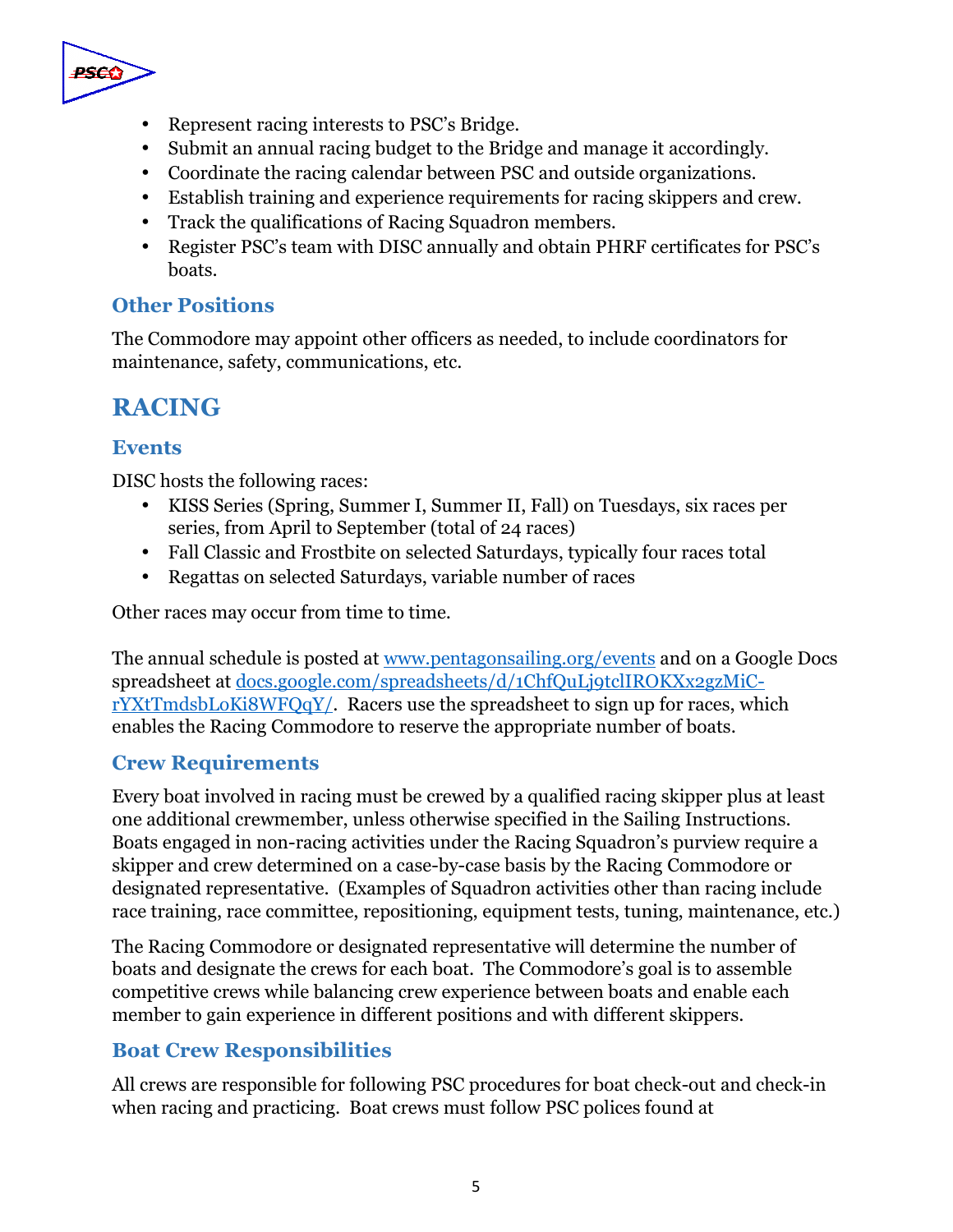

www.pentagonsailing.org/PSCpolicy, insurance requirements, Racing Squadron rules, the Racing Rules of Sailing found at www.sailing.org/documents/racingrules and eventunique instructions as identified in Sailing Instructions.

#### **Weather**

DISC does not normally cancel a race, except for lightning. DISC's policy is to defer to individual skippers to make their own go/no-go decisions.

The Racing Squadron adheres to PSC's river wind and weather policy, found at www.pentagonsailing.org/WindWeatherPolicy, which prohibits boats from leaving the dock with winds exceeding 20 knots, gusting to 23, or when thunderstorms are present. (Note: due to the additional requirements met by all racing skippers, paragraph 2 of PSC's weather policy does not apply to racing skippers.)

The Racing Commodore and designated skippers make a weather decision before each race. If adverse conditions are definite enough to make that decision early, the Racing Commodore will announce a cancellation by e-mail as early as possible. However, winds are highly variable, thunderstorms are often localized, and forecasts vary from one source to another. Thus, the unpredictable nature of weather can delay the weather decision until just before launch. Every member is encouraged to remain aware of the weather, and decide for himself if it makes sense to come to the marina.

### **Lifejackets**

PSC's PFD policy, found at www.pentagonsailing.org/PFDpolicy, requires boat occupants to wear PFD

#### **Winter Racing**

Racing between November 1 and March 31 is subject to the following additional restrictions:

- Boats must be launched prior to and hauled-out following scheduled winter sailing events. Boats may be left the water between racing events scheduled for consecutive weekends as long as the weather forecast isn't extreme. Boats can be launched a day or two before an event and hauled out a day or two after an event to accommodate individuals' availability.
- Do not sail in sustained winds 20 knots and above or when the temperature is 20° F or below.